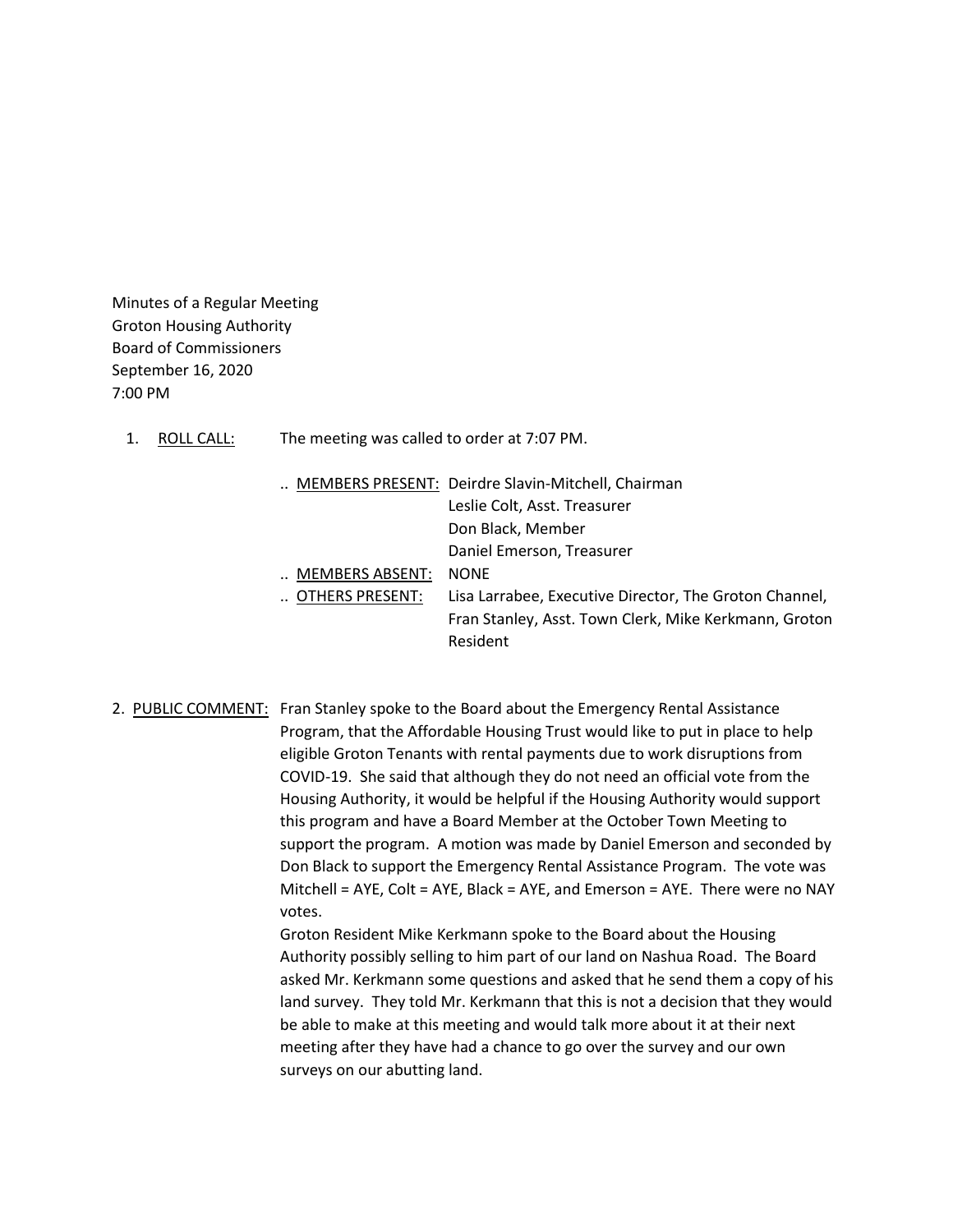Minutes of a Regular Meeting Groton Housing Authority Board of Commissioners September 16, 2020 7:00 PM Page Two

#### 3. CHECK REGISTERS:

.. JULY 2020: A motion was made by Don Black and seconded by Leslie Colt to approve the check register for July 2020. The vote was Mitchell = AYE, Colt = AYE, Black = AYE, Emerson = AYE. There were no NAY votes.

.. AUGUST 2020: A motion was made by Daniel Emerson and seconded by Leslie Colt to approve the check register for August 2020. The vote was Mitchell = AYE, Colt = AYE, Black = AYE, Emerson = AYE. There were no NAY votes.

## 4. FINANCIAL STATEMENTS:

.. DHCD CONSOLIDATED 4001 PROGRAMS ENDING 6/30/2020: A motion was made by Don Black and seconded by Daniel Emerson to approve the DHCD Consolidated 4001 financial statements for the period ending 6/30/2020. The vote was Mitchell = AYE, Colt = AYE, Black = AYE, Emerson = AYE. There were no NAY votes.

.. SANDY POND ROAD PROGRAM ENDING 6/30/2020: A motion was made by Don Black and seconded by Leslie Colt to approve the Sandy Pond Road financial statements for period ending 6/30/2020. The vote was Mitchell = AYE, Colt = AYE, Black = AYE, Emerson = AYE. There were no NAY votes.

.. STILL MEADOW PROGRAM ENDING 6/30/2020: A motion was made by Don Black and seconded by Daniel Emerson to approve the Still Meadow Program financial statements for the period ending 6/30/2020. The vote was Mitchell = AYE, Colt = AYE, Black = AYE, Emerson = AYE. There were no NAY votes.

.. DHCD CONSOLIDATED 4001 PROGRAMS ENDING 07/31/2020: A motion was made by Don Black and seconded by Daniel Emerson to not approve the DHCD Consolidated 4001 Financial Statements for period ending 07/31/2020 because there is no approved budget. The vote was Mitchell = AYE, Colt = AYE, Black = AYE, Emerson = AYE. There were no NAY votes.

.. SANDY POND ROAD PROGRAM ENDING 07/31/2020: A motion was made by Don Black and seconded by Daniel Emerson to not approve the Sandy Pond Road Financial Statements for period ending 07/31/2020 because there is no approved budget. The vote was Mitchell = AYE, Colt = AYE, Black = AYE, Emerson = AYE. There were no NAY votes.

.. STILL MEADOW PROGRAM ENDING 07/31/2020: A motion was made by Don Black and seconded by Daniel Emerson to not approve the Sandy Pond Road Financial Statements for period ending 07/31/2020 because there is no approved budget. The vote was Mitchell = AYE, Colt = AYE, Black = AYE, Emerson = AYE. There were no NAY votes.